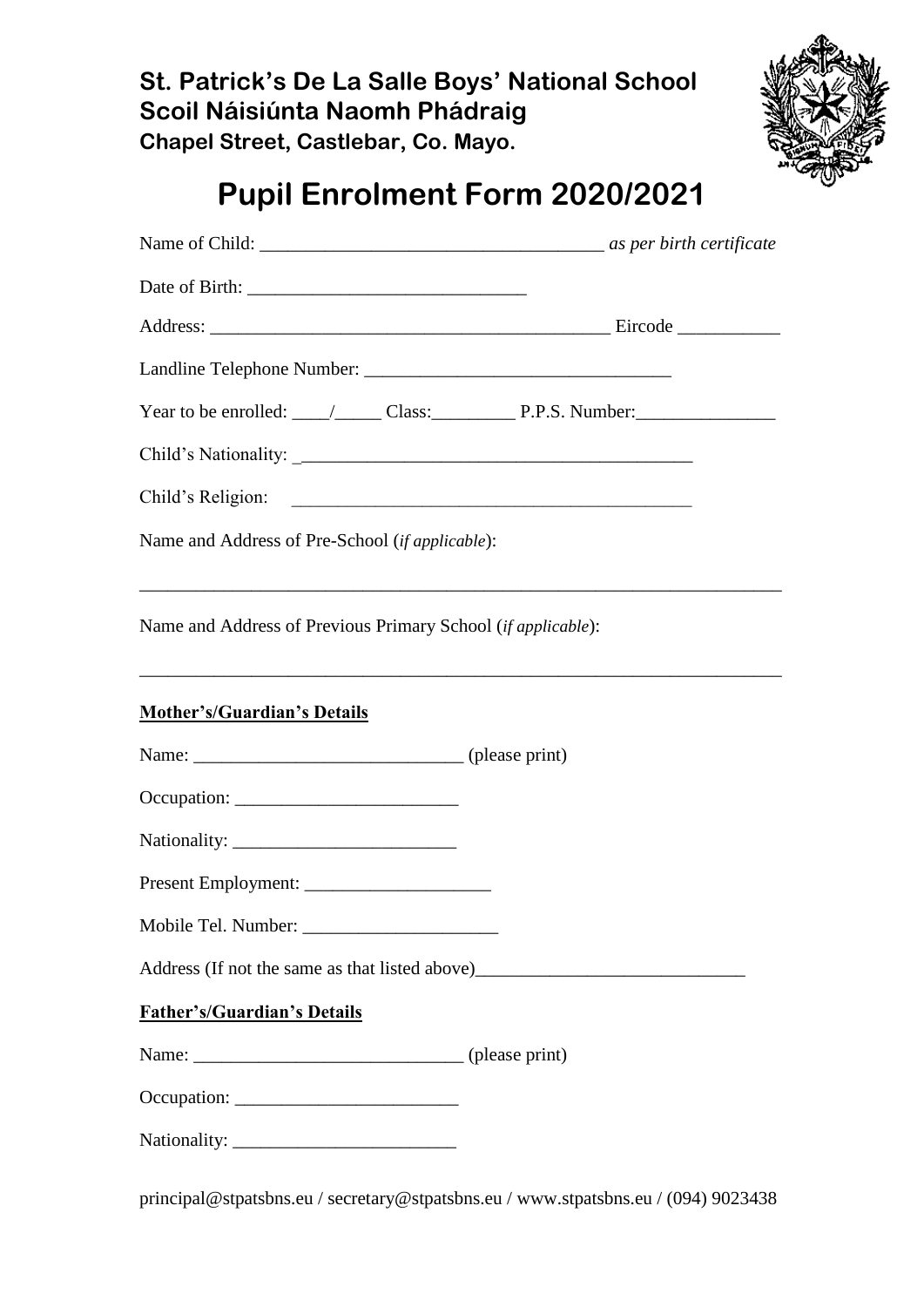|                                                                                | <i>(father's details con't)</i> |  |  |  |
|--------------------------------------------------------------------------------|---------------------------------|--|--|--|
|                                                                                |                                 |  |  |  |
|                                                                                |                                 |  |  |  |
| With whom does the child normally reside?                                      |                                 |  |  |  |
| Does any legal order under family law exist that the school should know about? |                                 |  |  |  |
| Please tick: $YES \t{ is not one}$                                             |                                 |  |  |  |

## **If YES to above question please confirm the details of same with the principal.**

Language(s) spoken at home:\_\_\_\_\_\_\_\_\_\_\_\_\_\_\_\_\_\_\_\_\_\_\_\_\_\_\_\_\_\_\_\_\_\_\_

Please provide below the names addresses and mobile telephone numbers of the people who have permission to collect your child from school.

| No.   Name & Address of Person Collecting | Mobile Tel. No. |
|-------------------------------------------|-----------------|
|                                           |                 |
|                                           |                 |
|                                           |                 |
|                                           |                 |

**Emergency Contact Person**: (please supply full name, mobile telephone number and relationship to the child)

\_\_\_\_\_\_\_\_\_\_\_\_\_\_\_\_\_\_\_\_\_\_\_\_\_\_\_\_\_\_\_\_\_\_\_\_\_\_\_\_\_\_\_\_\_\_\_\_\_\_\_\_\_\_\_\_\_\_\_\_\_\_\_\_\_\_\_\_\_ \_\_\_\_\_\_\_\_\_\_\_\_\_\_\_\_\_\_\_\_\_\_\_\_\_\_\_\_\_\_\_\_\_\_\_\_\_\_\_\_\_\_\_\_\_\_\_\_\_\_\_\_\_\_\_\_\_\_\_\_\_\_\_\_\_\_\_\_\_ \_\_\_\_\_\_\_\_\_\_\_\_\_\_\_\_\_\_\_\_\_\_\_\_\_\_\_\_\_\_\_\_\_\_\_\_\_\_\_\_\_\_\_\_\_\_\_\_\_\_\_\_\_\_\_\_\_\_\_\_\_\_\_\_\_\_\_\_\_

Name(s) and Class(es) of brothers in the school:

\_\_\_\_\_\_\_\_\_\_\_\_\_\_\_\_\_\_\_\_\_\_\_\_\_\_\_\_\_\_\_\_\_\_\_\_\_\_\_

Please supply here **one** mobile telephone number for school's text messaging service:

\_\_\_\_\_\_\_\_\_\_\_\_\_\_\_\_\_\_\_\_\_\_\_\_\_\_\_\_\_\_\_\_\_\_\_\_\_\_\_\_\_\_\_\_\_\_\_\_\_\_\_\_\_\_\_\_\_\_\_\_\_\_\_\_\_\_\_\_\_

\_\_\_\_\_\_\_\_\_\_\_\_\_\_\_\_\_\_\_\_\_\_\_\_\_\_\_\_\_\_\_\_\_\_\_\_\_\_\_\_\_\_\_\_\_\_\_\_\_\_\_\_\_\_\_\_\_\_\_\_\_\_\_\_\_\_\_\_

If you wish to receive correspondence by email please supply **one** email address:

Name of pupil in Irish if known:

Name and Tel. No. of Family Doctor: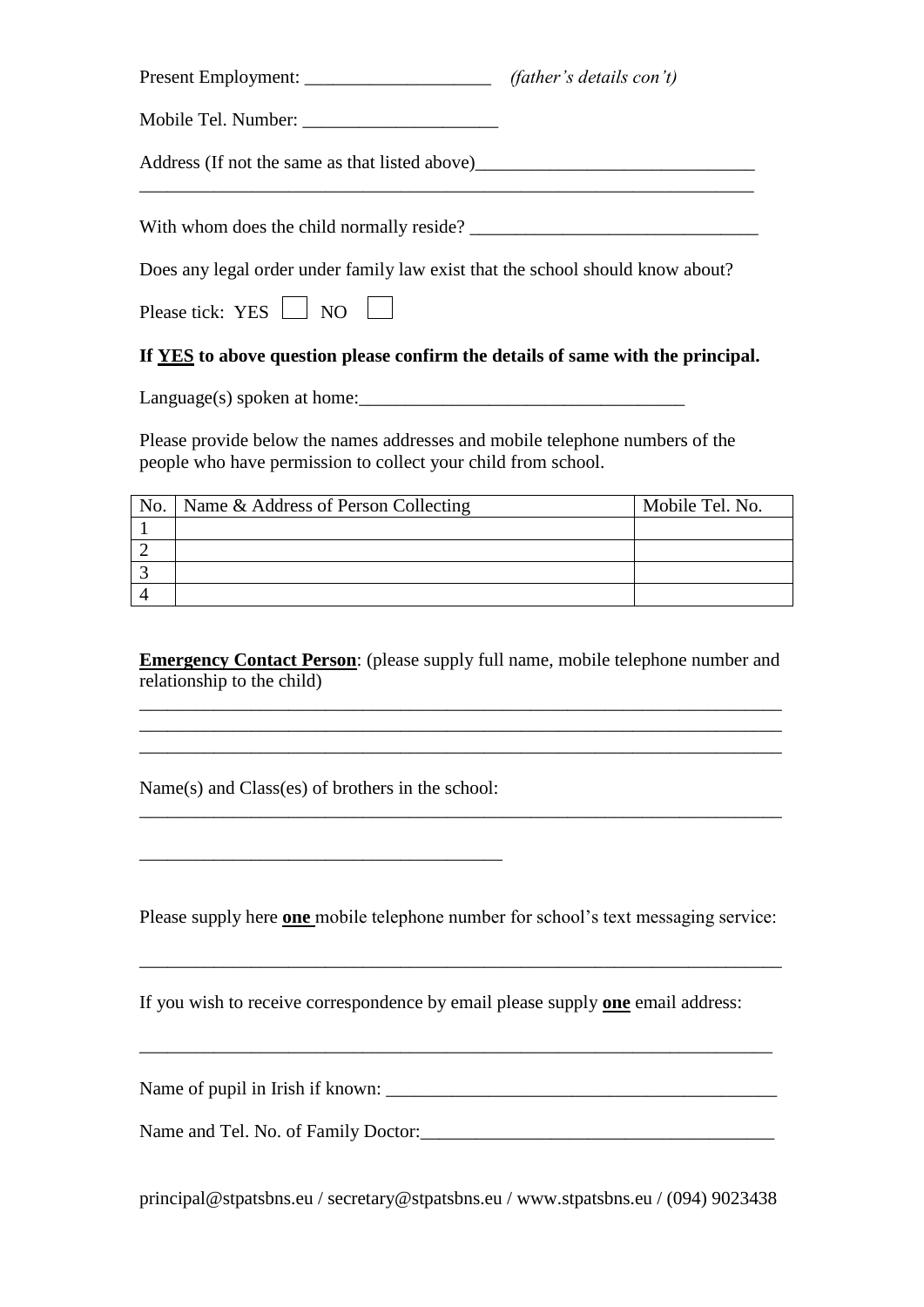Does your child have any medical condition or taking any medication that the school should know about?

\_\_\_\_\_\_\_\_\_\_\_\_\_\_\_\_\_\_\_\_\_\_\_\_\_\_\_\_\_\_\_\_\_\_\_\_\_\_\_\_\_\_\_\_\_\_\_\_\_\_\_\_\_\_\_\_\_\_\_\_\_\_\_\_\_\_\_\_\_ \_\_\_\_\_\_\_\_\_\_\_\_\_\_\_\_\_\_\_\_\_\_\_\_\_\_\_\_\_\_\_\_\_\_\_\_\_\_\_\_\_\_\_\_\_\_\_\_\_\_\_\_\_\_\_\_\_\_\_\_\_\_\_\_\_\_\_\_\_ \_\_\_\_\_\_\_\_\_\_\_\_\_\_\_\_\_\_\_\_\_\_\_\_\_\_\_\_\_\_\_\_\_\_\_\_\_\_\_\_\_\_\_\_\_\_\_\_\_\_\_\_\_\_\_\_\_\_\_\_\_\_\_\_\_\_\_\_\_

Does your child have any known allergies that the school should know about? If so, please provide details.

Has your child ever had any type of assessment? (e.g. Speech Therapy, Psychology,

Occupational Therapy) Please tick box Yes  $\Box$  No  $\Box$ 

If YES, please give details: \_\_\_\_\_\_\_\_\_\_\_\_\_\_\_\_\_\_\_\_\_\_\_\_\_\_\_\_\_\_\_\_\_\_\_\_\_\_\_\_\_\_\_\_\_

**Please attach the child's original birth certificate and baptismal certificate (if of Catholic faith) to this application. Certificates will be copied by the school and returned to you.**

\_\_\_\_\_\_\_\_\_\_\_\_\_\_\_\_\_\_\_\_\_\_\_\_\_\_\_\_\_\_\_\_\_\_\_\_\_\_\_\_\_\_\_\_\_\_\_\_\_\_\_\_\_\_\_\_\_\_\_\_\_\_\_\_\_\_\_

**IMPORTANT: Please inform us immediately of any changes to your personal details (e.g. mobile phone numbers, emergency contact details, people collecting your son from school etc.)** 

Please note that the completion of this form does not confer an automatic right to a place in the school.

In signing this form I acknowledge that I have read and accept the school's policies in relation to enrolment/admission, behaviour/anti-bullying and acceptable use of the internet and that I/we shall make all reasonable efforts to ensure compliance with such policies by our son. The above-named policies are available from the school website or a hard copy is available from the office on request.



Checklist (please tick):

- 1. Enrolment form is fully completed and signed
- 2. Original Birth Certificate and Baptismal Certificate (if applicable) attached
- 3. Two passport-size photos of your son attached
- 4. Copies of any relevant professional reports/assessments e.g. Speech Therapy, Psychology etc (if applicable)  $\Box$

Signature of Parent/Guardian: \_\_\_\_\_\_\_\_\_\_\_\_\_\_\_\_\_\_\_\_\_\_\_\_\_\_\_\_\_\_\_\_\_\_\_\_\_\_

principal@stpatsbns.eu / secretary@stpatsbns.eu / www.stpatsbns.eu / (094) 9023438 Signature of Parent/Guardian: \_\_\_\_\_\_\_\_\_\_\_\_\_\_\_\_\_\_\_\_\_\_\_\_\_\_\_\_\_\_\_\_\_\_\_\_\_\_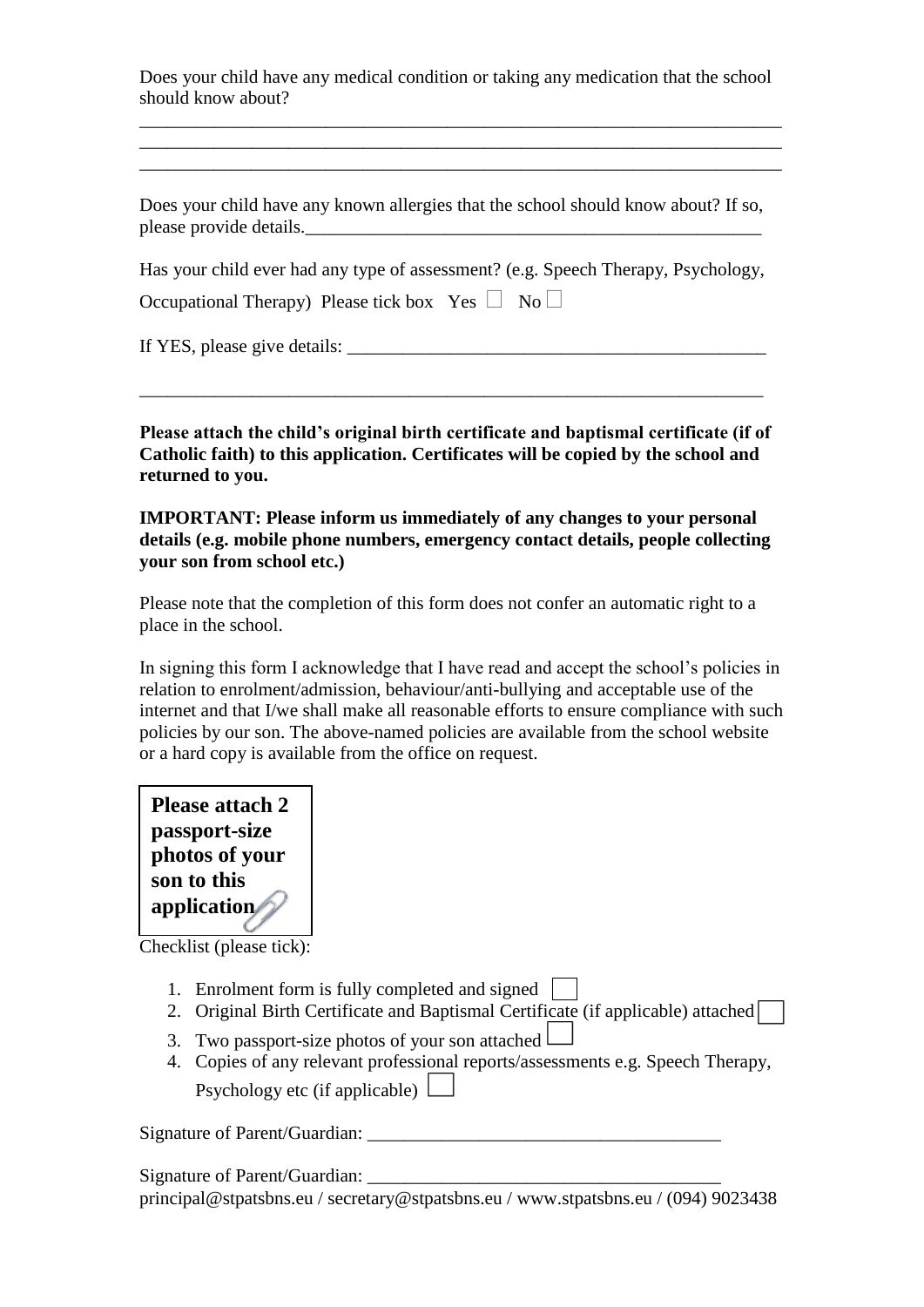The Department of Education and Skills is developing an electronic database of primary school pupils called the Primary Online Database (POD) which will involve schools maintaining and returning data on pupils to the Department at individual pupil level on a live system. The database will allow the Department to evaluate progress and outcomes of pupils at primary level, to validate school enrolment returns for grant payment and teacher allocation purposes, to follow up on pupils who do not make the transfer from primary to post primary level and for statistical reporting.

The database will hold data on all primary school pupils including their PPSN, First Name, Surname, Name as per Birth Certificate, Mother's Maiden Name, Address, Date of Birth, Gender, Nationality, whether one of the pupil's mother tongues is English or Irish, whether the pupil is in receipt of an Exemption from Irish and if so the reason for same, whether the pupil is in receipt of Learning Support and if so the type of learning support, whether the pupil is in a Mainstream or Special Class. The database will record the class grouping and standard the pupil is enrolled in. The database will also contain, on an optional basis, information on the pupil's religion and on their ethnic or cultural background. **In order to assist with the gathering of data please complete this form in CAPITAL LETTERS and return to the school.** The second page of this form will be retained by the primary school.

| <b>Teacher/Class Name</b>                                                                                | <b>Current Standard</b>                                                                              |  |  |  |  |
|----------------------------------------------------------------------------------------------------------|------------------------------------------------------------------------------------------------------|--|--|--|--|
|                                                                                                          | Junior Infants $\Box$ Senior Infants $\Box$ First Class<br>$\mathbf{I}$                              |  |  |  |  |
|                                                                                                          | Second Class $\Box$ Third Class<br>$\Box$ Fourth Class $\Box$                                        |  |  |  |  |
|                                                                                                          | $\Box$ Sixth Class $\Box$ Special Class $\Box$<br><b>Fifth Class</b>                                 |  |  |  |  |
|                                                                                                          |                                                                                                      |  |  |  |  |
| ______________________________Mother's Birth Surname____________________________<br><b>PPSN of Pupil</b> |                                                                                                      |  |  |  |  |
|                                                                                                          |                                                                                                      |  |  |  |  |
|                                                                                                          | Birth Cert Forename (if different from name above) Birth Cert Surname (if different from name above) |  |  |  |  |
|                                                                                                          |                                                                                                      |  |  |  |  |
| County                                                                                                   |                                                                                                      |  |  |  |  |
| <b>Eircode</b><br>(See https://finder.eircode.ie/ for Eircode)                                           |                                                                                                      |  |  |  |  |
| <b>Nationality</b>                                                                                       | (In the case of dual citizenship, please specify both                                                |  |  |  |  |
| nationalities)                                                                                           |                                                                                                      |  |  |  |  |
|                                                                                                          | Is one of the pupil's mother tongues (i.e. language spoken at home) Irish or                         |  |  |  |  |
| English?                                                                                                 |                                                                                                      |  |  |  |  |
| Yes<br><b>No</b>                                                                                         |                                                                                                      |  |  |  |  |